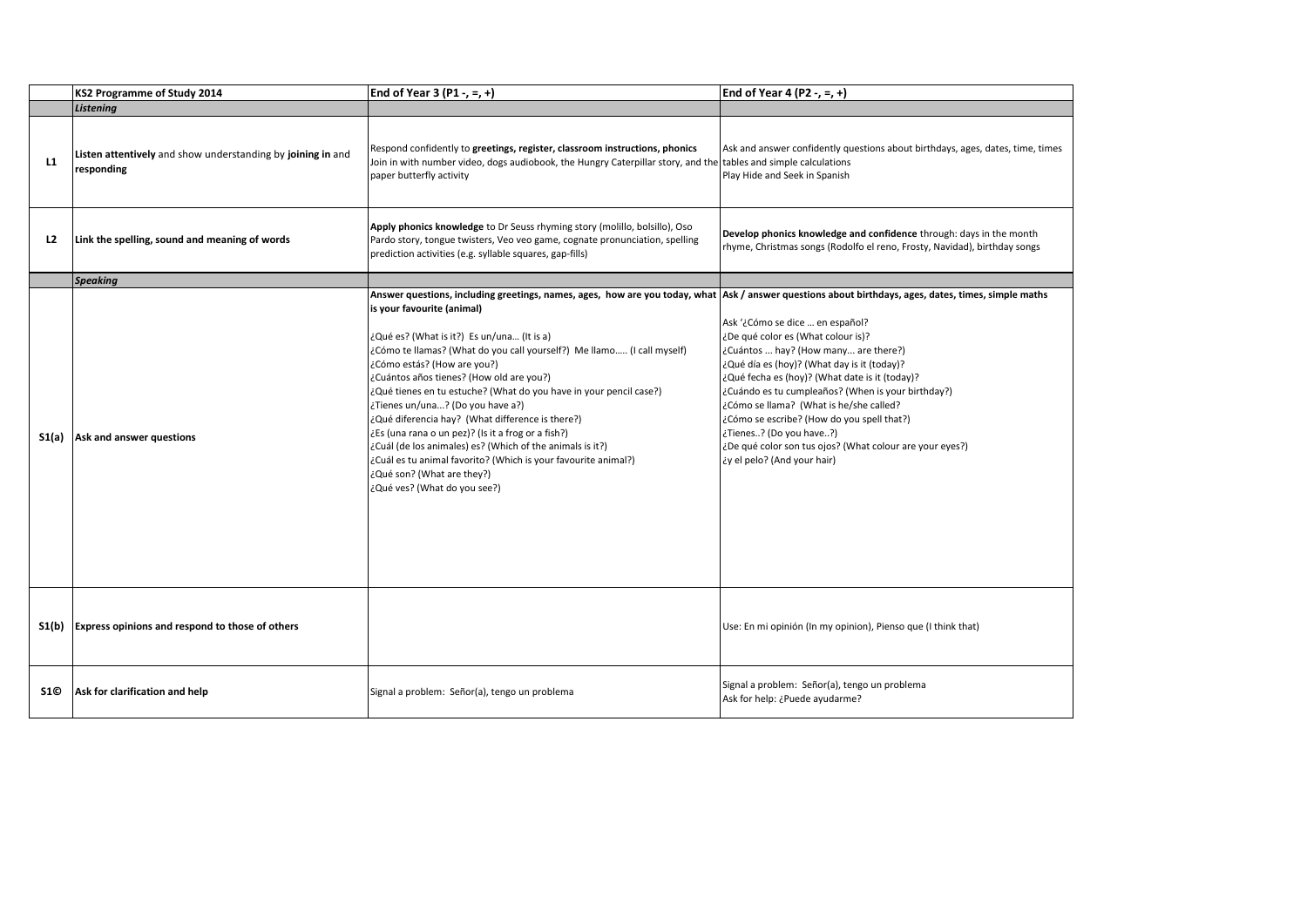|                | KS2 Programme of Study 2014                                                     | End of Year 3 (P1 -, =, +)                                                                                                                                                                                                                                                                                                                                                                                               | End of Year 4 (P2 -, =, +)                                                                                                                                                                                                                                                                           |
|----------------|---------------------------------------------------------------------------------|--------------------------------------------------------------------------------------------------------------------------------------------------------------------------------------------------------------------------------------------------------------------------------------------------------------------------------------------------------------------------------------------------------------------------|------------------------------------------------------------------------------------------------------------------------------------------------------------------------------------------------------------------------------------------------------------------------------------------------------|
| S2             | Speak in sentences                                                              | Use the verb forms tengo (no tengo), es (no es), son, hay (no hay) + nouns +<br>adjectives in the context of animals and pencil case items to form simple<br>sentences.<br>Use gestures confidently to reinforce simple punctuation, i.e. capital letter,<br>comma and full stop. (NB: consistent use of KS1 L1 gestures applied to KS2 FL<br>learning and then also cross phase to KS3).<br>Say what your favourite  is | Use these sentence structures:<br>Mi cumpleaños es elde / Son las dos – es la una / Hoy es el de (Ayer fue<br>elde - Mañana será el de)<br>Empieza a las / Termina a las<br>Es / No es<br>Tiene / No tiene<br>Hay / No hay                                                                           |
| S3             | Describe people, places, things and actions orally (to a range<br>of audiences) | Describe animals with colours<br>Choral re-telling of stories, pair work, group work, assemblies<br>re-telling the Hungry Caterpillar story                                                                                                                                                                                                                                                                              | Describe pictures/paintings in terms of shapes and their position<br>Describe hair / eyes of self and others<br>Birthday survey, songs                                                                                                                                                               |
|                | <b>Reading</b>                                                                  |                                                                                                                                                                                                                                                                                                                                                                                                                          |                                                                                                                                                                                                                                                                                                      |
| <b>R1</b>      | read and show understanding of words, phrases and simple<br>texts               | Match sound to text with familiar words, read familiar words with good<br>pronunciation, identify rhyming words, decode words in simple sentences ('find<br>the word for' activities), identify if simple FL phrases are true or false<br>Hungry Caterpillar story text, Colour by numbers activity                                                                                                                      | Spot the Dog story, Perritos<br>Reading and understanding details on birthday invitations, diary entries and list<br>of things to do (to prepare for a party)                                                                                                                                        |
| R2             | appreciate stories, songs, poems and rhymes in the language                     | Join in confidently with the Hola song, Los sustantivos song, Veo veo song/game, Numbers song, birthday and Christmas songs, Pocoyo video episodes, months /<br>Oso pardo story, Mochila azul story/video, tongue twisters, Old Macdonald song days rhymes                                                                                                                                                               |                                                                                                                                                                                                                                                                                                      |
| R3             | read aloud with accurate pronunciation                                          | Confident use of phonic key sounds to read aloud familiar words within short<br>texts - more able learners will already start to apply phonic links when reading<br>new words aloud, for example when using the Hungry Caterpillar story text                                                                                                                                                                            | <b>Numbers</b><br>Read and add questioning intonation                                                                                                                                                                                                                                                |
| R <sub>4</sub> | understand new words that are introduced into familiar<br>written material      | stories, rhymes, songs, videos with language beyond level of active production<br>Numbers / Days of the week / food items in Hungry Caterpillar story                                                                                                                                                                                                                                                                    | Otra vez (again!) / Todos preparados – qué voy (Coming ready or not!) /<br>Pocoyo, birthday vocabulary, verbs, seasons, numbers 13-31, festive vocabulary,<br>instructions for making a piñata                                                                                                       |
| R5             | use a dictionary                                                                |                                                                                                                                                                                                                                                                                                                                                                                                                          |                                                                                                                                                                                                                                                                                                      |
|                | <b>Writing</b>                                                                  |                                                                                                                                                                                                                                                                                                                                                                                                                          |                                                                                                                                                                                                                                                                                                      |
| W1             | write words and phrases from memory                                             | Write on mini-white boards and/or trace on arm: simple sentences e.g. Tengo<br>un caballo blanco with reasonable accuracy from short-term memory.<br>Write individual words for snacks on food plates for display from memory.                                                                                                                                                                                           | Write short exclamations and questions with from memory with correct position<br>of punctuation marks in questions (and exclamations), on mini-white boards<br>from short-term memory (e.g. in response to Pocoyo videos)<br>Write ' My birthday es on the  of ' from memory with accurate spelling. |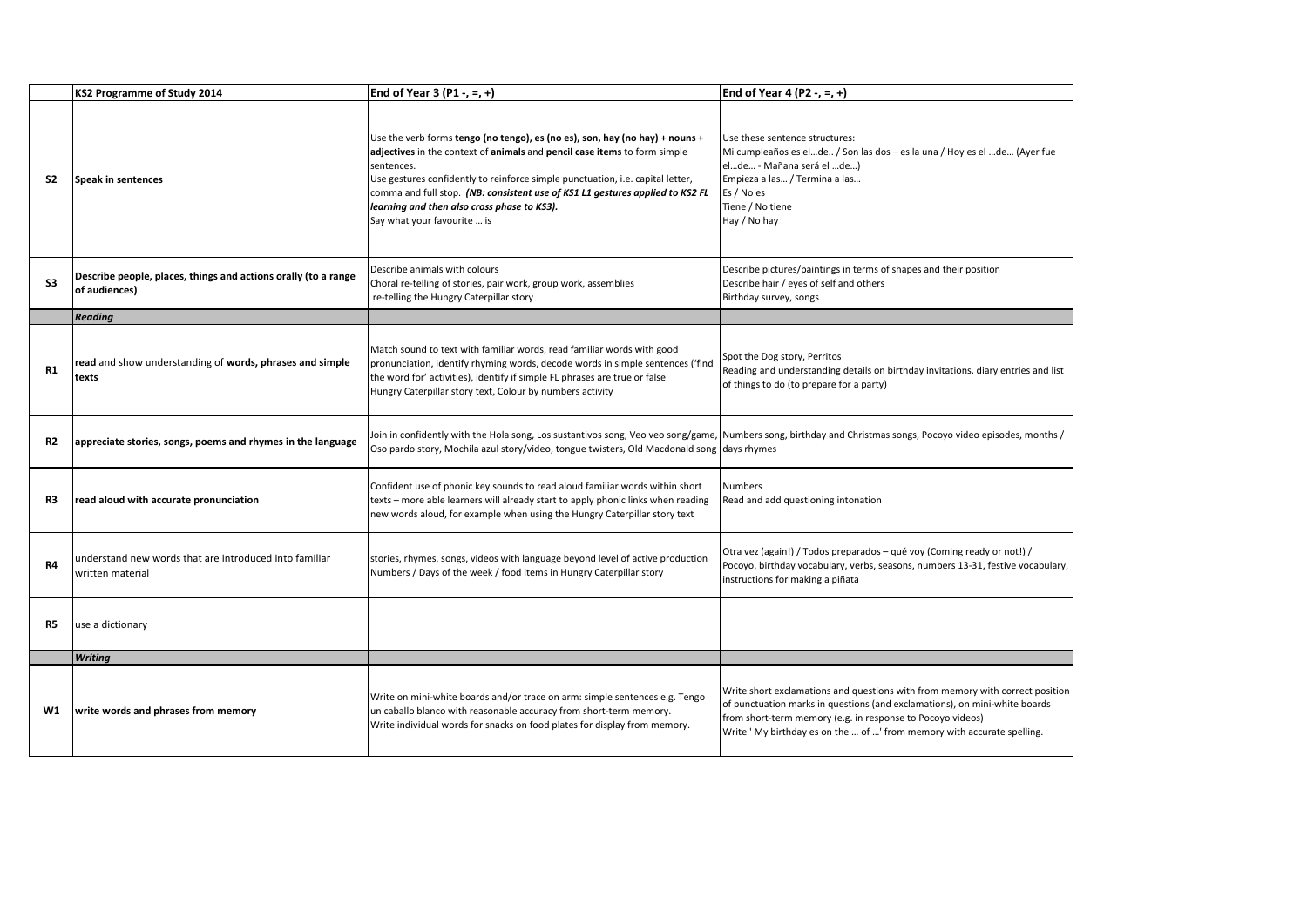|    | KS2 Programme of Study 2014                                           | End of Year 3 (P1 -, =, +)                                                                                                                                                                                                                                                                  | End of Year 4 (P2 -, =, +)                                                                                                                                                                                                                                                                                                           |
|----|-----------------------------------------------------------------------|---------------------------------------------------------------------------------------------------------------------------------------------------------------------------------------------------------------------------------------------------------------------------------------------|--------------------------------------------------------------------------------------------------------------------------------------------------------------------------------------------------------------------------------------------------------------------------------------------------------------------------------------|
| W2 | adapt phrases to create new sentences                                 | Substitute and adapt noun-adjective collocations in simple sentences. e.g. using<br>Oso pardo story to change colour - animal combinations in sentences with<br>Tengo / Es un/una<br>Include simple connectives 'y' (and) and 'pero' (but). More able may begin to<br>use 'también' (also). | Animal maths<br>Create birthday and Christmas cards, plan and write party invitations including<br>time / date /, making plans for a party $-$ to do list - using 'Voy a + verbs', time<br>exercise                                                                                                                                  |
| W3 | describe people, places, things and actions in writing                | Describe animals with colours<br>Create mini-books                                                                                                                                                                                                                                          | Revision - colours and numbers<br>Describing Mr Men / Little Miss characters - character descriptions<br>Describing pictures/paintings in terms of shapes and their position<br>Describing emotions - happy, sad<br>Describing hair / eyes of self and others<br>Make birthday cards, Design invites, Create piñata (with resources) |
|    | <b>Grammar</b>                                                        |                                                                                                                                                                                                                                                                                             |                                                                                                                                                                                                                                                                                                                                      |
| G1 | Gender of nouns - definite and indefinite articles                    | Focus on active use of indefinite articles in the singular with masculine and<br>feminine nouns - (exposure to definite articles and plural indefinites)                                                                                                                                    | Focus on active use of indefinite articles in singular and plural and definite<br>articles in both singular and plural                                                                                                                                                                                                               |
| G2 | Singular and plural forms of nouns                                    | Form plural nouns                                                                                                                                                                                                                                                                           | Use of plural nouns                                                                                                                                                                                                                                                                                                                  |
| G3 | Adjectives (place and agreement)                                      | Learn adjectival positioning and adjectival agreement (active use of regular<br>singular forms)                                                                                                                                                                                             | Use adjectives (agreement and position) with more confidence                                                                                                                                                                                                                                                                         |
| G4 | Conjugation of key verbs (and making verbs negative)                  | Use tengo, es, hay, son accurately                                                                                                                                                                                                                                                          | Create greater variety of sentences using the key verb forms from Y3.<br>Use tiene (3rd person tener) and está (3rd person estar)<br>Retell story with 3rd person AR verbs (non-explicit focus)<br>Use future tense (Voy a + infinitive verb), infinitives                                                                           |
| G5 | Connectives and qualifiers, adverbs of time, prepositions of<br>place | Use connectives - y, pero, (también)                                                                                                                                                                                                                                                        | Use sequencers - un día, luego, después al final<br>Use preposition of place (arriba, encima de etc)                                                                                                                                                                                                                                 |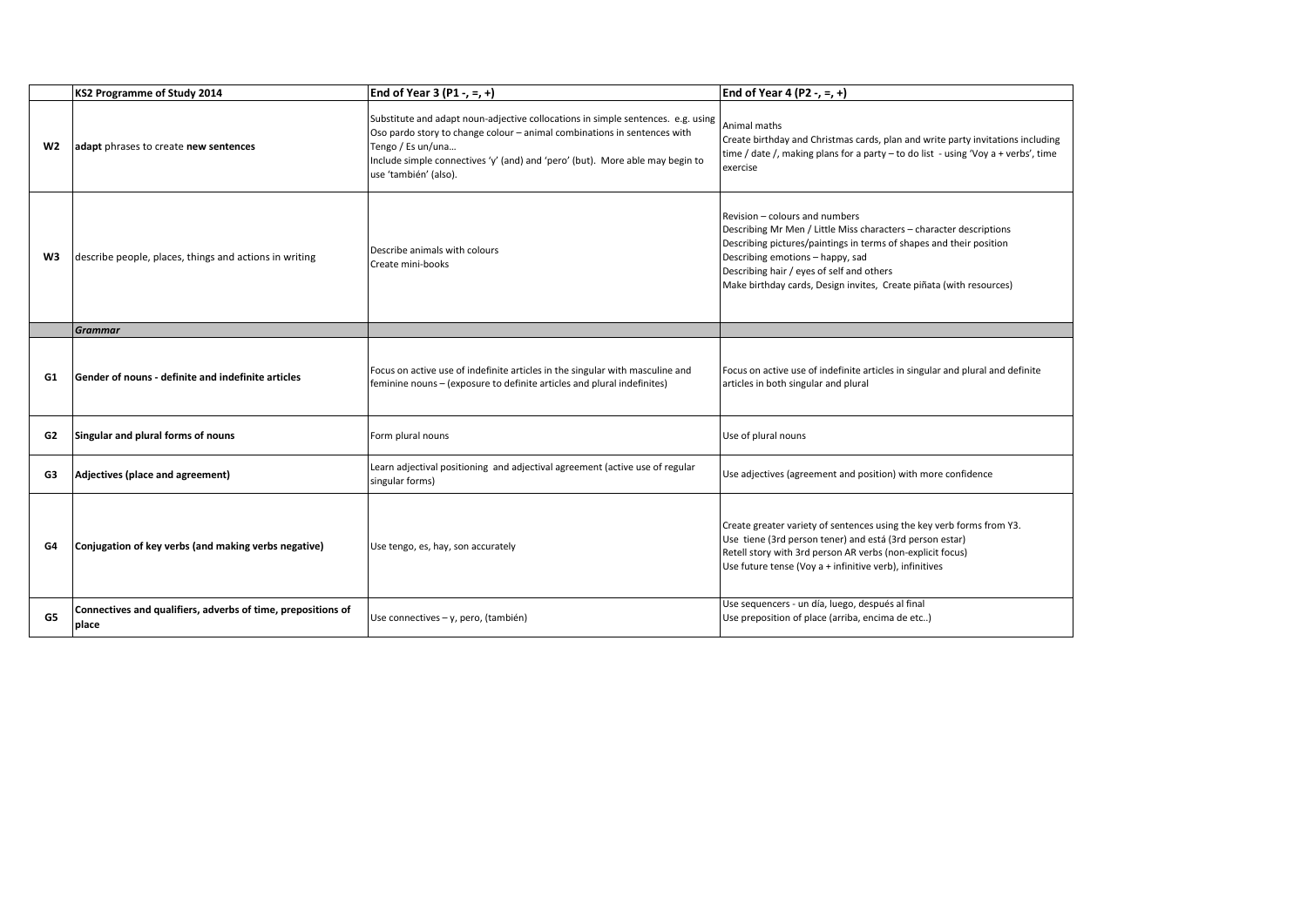|            | End of Year 5 (P3 -, =, +)                                                                                                                                                                                                                                                                                                                                                                                                                                                                                                                                                                                                                                                                                                                                                                   | End of Year 6 (P4 -, =, +)                                                                                                                                                                                                                                                                                                                                                                                                                                                                                                                                                                                                           |
|------------|----------------------------------------------------------------------------------------------------------------------------------------------------------------------------------------------------------------------------------------------------------------------------------------------------------------------------------------------------------------------------------------------------------------------------------------------------------------------------------------------------------------------------------------------------------------------------------------------------------------------------------------------------------------------------------------------------------------------------------------------------------------------------------------------|--------------------------------------------------------------------------------------------------------------------------------------------------------------------------------------------------------------------------------------------------------------------------------------------------------------------------------------------------------------------------------------------------------------------------------------------------------------------------------------------------------------------------------------------------------------------------------------------------------------------------------------|
|            |                                                                                                                                                                                                                                                                                                                                                                                                                                                                                                                                                                                                                                                                                                                                                                                              |                                                                                                                                                                                                                                                                                                                                                                                                                                                                                                                                                                                                                                      |
| L1         | Understand and respond to a specific range of classroom instructions<br>Understand essential likes / dislikes relating to food and sports<br>Understand and respond to movement instructions                                                                                                                                                                                                                                                                                                                                                                                                                                                                                                                                                                                                 | Understand a range of spoken opinions heard in sentences and short texts.<br>Respond to spoken language by ordering cards, identifying positive/negative<br>opinions and by picking out details from short texts.                                                                                                                                                                                                                                                                                                                                                                                                                    |
| L2         | Anticipate with some accuracy the spelling of new words they hear, by<br>applying their phonics knowledge                                                                                                                                                                                                                                                                                                                                                                                                                                                                                                                                                                                                                                                                                    | Anticipate with some accuracy the spelling of new words they hear, by<br>applying their phonics knowledge                                                                                                                                                                                                                                                                                                                                                                                                                                                                                                                            |
|            |                                                                                                                                                                                                                                                                                                                                                                                                                                                                                                                                                                                                                                                                                                                                                                                              |                                                                                                                                                                                                                                                                                                                                                                                                                                                                                                                                                                                                                                      |
| S1(a)      | Ask/answers questions about times, meals, food likes and dislikes, sports you<br>do, sports you like, instruments you play, why you like things<br>¿Qué hora es? (What time is it?)<br>Es la una / Son las cinco(It's one o'clock, It's five o'clock)<br>¿A qué hora desayunas? (What time do you have breakfast?)<br>¿Qué desayunas? (What do you have for breakfast?)<br>¿A qué hora comes en el colegio? (What time do you have lunch in school?)<br>¿A qué hora comes, meriendas, cenas? (What time do you have lunch, have tea,<br>have dinner?)<br>¿Cómo se pronuncia? (How do you pronounce?)<br>¿Qué deportes sabes practicar? (What sports can you play?)<br>¿Qué instrumento tocas? (What instrument do you play?<br>¿Qué instrumento sabes tocar? (What instrument can you play?) | Ask / answer about likes and dislikes on a range of topics, opinions on a<br>variety of things, what the weather is like, why places/events are well-known,<br>main details about particular festivals<br>¿Qué tiempo hace? (What's the weather like?)<br>¿De qué color es la bandera? (What colour is the flag)<br>¿Por qué es  famoso/a? (Why is  famous?<br>¿Qué hay en (España)? (What is there in (Spain))?<br>¿Cuándo es? (When is it?)<br>¿Cuántos días dura la fiesta? (How many days does the festival last?)<br>(?Dónde está? (Where is it) ل<br>¿Qué lleva la gente? (What do people wear?)<br>¿Qué hay? (What is there?) |
| $S_1(b)$   | ¿Te gusta? (Do you like?)<br>¿Qué te gusta comer / beber? (What do you like eating / drinking)<br>¿Qué prefieres? Comida escolar / Comida envuelta (School dinners / Packed<br>lunch)<br>¿Por qué te gusta? (Why do you like?)                                                                                                                                                                                                                                                                                                                                                                                                                                                                                                                                                               | ¿Te gusta? (Do you like?)<br>¿Por qué te gusta? (Why do you like?)<br>¿Qué opinas de? (What do you think of?)                                                                                                                                                                                                                                                                                                                                                                                                                                                                                                                        |
| <b>S10</b> | Signal a problem: Señor(a), tengo un problema<br>Ask for help and give a detail: ¿Puede ayudarme con (número 2, el texto, el<br>diccionario)?<br>Ask for other things: ¿Puedo trabajar con Josh?                                                                                                                                                                                                                                                                                                                                                                                                                                                                                                                                                                                             | Signal a problem: Señor(a), tengo un problema<br>Ask for help and give a detail: ¿Puede ayudarme con  (número 2, el texto, el<br>diccionario)?<br>Ask for other things: ¿Puedo trabajar con Josh?                                                                                                                                                                                                                                                                                                                                                                                                                                    |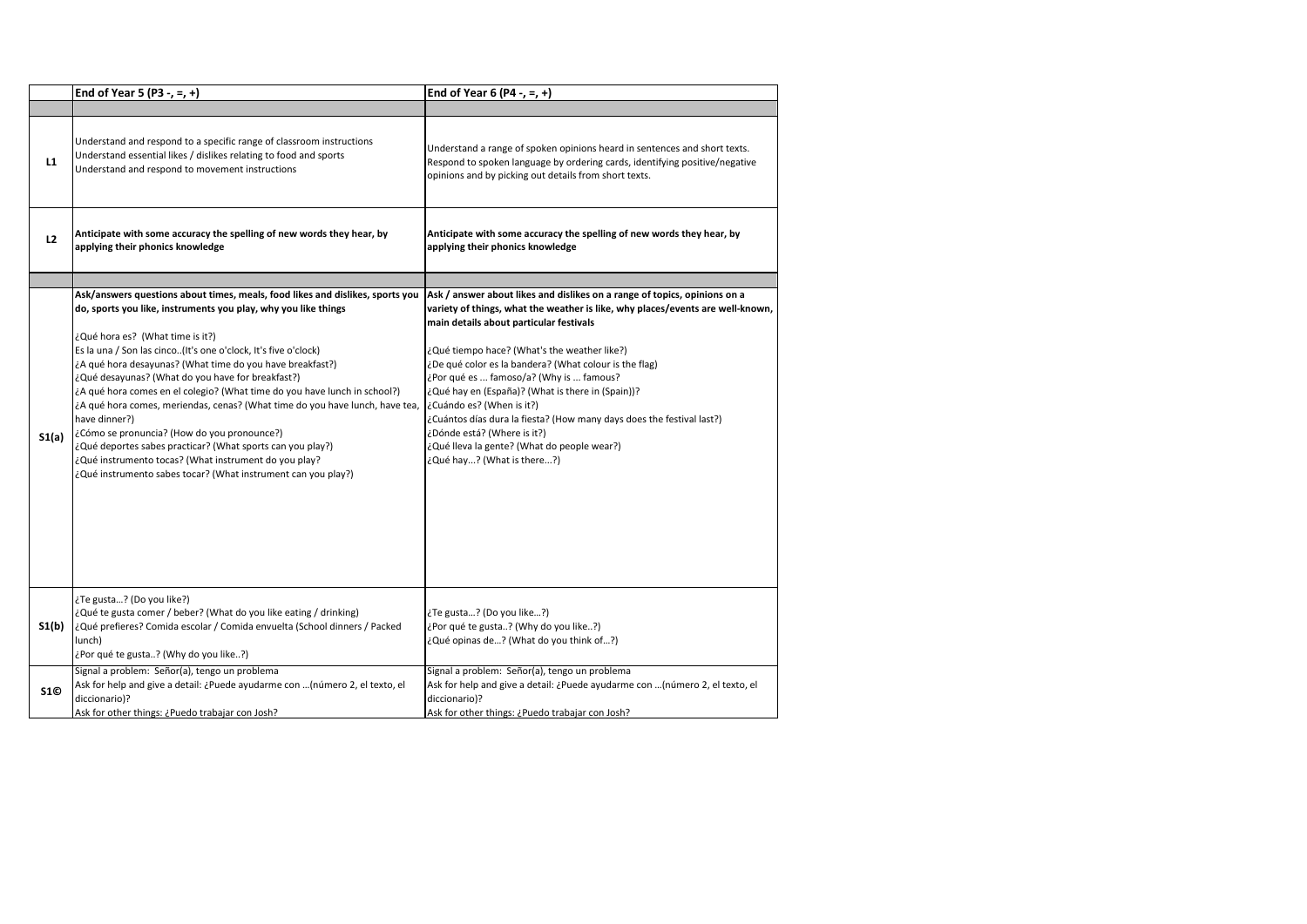|                | End of Year 5 (P3 -, =, +)                                                                                                                                                                                                                                                                                                                                                                                                                                                           | End of Year 6 (P4 -, =, +)                                                                                                                                                                                                                                      |
|----------------|--------------------------------------------------------------------------------------------------------------------------------------------------------------------------------------------------------------------------------------------------------------------------------------------------------------------------------------------------------------------------------------------------------------------------------------------------------------------------------------|-----------------------------------------------------------------------------------------------------------------------------------------------------------------------------------------------------------------------------------------------------------------|
| S <sub>2</sub> | Say what sports you play using 'Juego al' or 'Practico el/la' and when you do it<br>'Los lunes juego al fútbol'<br>Express opinions in sentences using 'me gusta(n)' and 'me encanta(n), give<br>preferences using 'prefiero' and express reasons for opinions using 'porque<br>es/son + adjectives'<br>Say what you eat and drink and when<br>Say what you like to each and drink using 'me gusta comer / beber'<br>Say what you can / know how to do using 'Sé practicar el esquí' | Express opinions in sentences using 'me gusta(n)' and 'me encanta(n), give<br>preferences using 'prefiero' and express reasons for opinions using 'porque<br>es/son + adjectives'<br>Use the 3rd person of key verbs to say what happens at different festivals |
| S3             | Describe actions: eating / drinking at different times, playing sports and<br>instruments                                                                                                                                                                                                                                                                                                                                                                                            | Describe the key geographical features of Spain<br>Describe where things are<br>Describe the key features of famous festivals                                                                                                                                   |
|                |                                                                                                                                                                                                                                                                                                                                                                                                                                                                                      |                                                                                                                                                                                                                                                                 |
| R1             | Read short texts and answer questions to show understanding                                                                                                                                                                                                                                                                                                                                                                                                                          | Complete gap-fill activities, cloze activities with adjectival agreement, identify<br>the odd one out                                                                                                                                                           |
| R2             | Film clips on sports and food in Spain                                                                                                                                                                                                                                                                                                                                                                                                                                               | Film clips on traditional Spanish festivals                                                                                                                                                                                                                     |
| R3             | Pronounce sports (including cognates) using correct sounds                                                                                                                                                                                                                                                                                                                                                                                                                           | Pronounce countries, things that countries are famous for, names of Spanish<br>festivals, locations in Spain, when reading aloud from text or from a map                                                                                                        |
| R4             |                                                                                                                                                                                                                                                                                                                                                                                                                                                                                      | adjectives of reasons to support opinions, using 'porque' to provide reasons,<br>language for countries, locations, directions                                                                                                                                  |
| R5             | Dictionary skills: 1) Know the parts of the dictionary 2) Know what the codes (nf,<br>nm etc) mean 3) Be confident with alphabetical order 4) Find the meanings of<br>new words                                                                                                                                                                                                                                                                                                      | Use a dictionary to research new nouns and adjectives and use them actively in<br>sentences with some degree of accuracy (NB: using a dictionary for verbs will be<br>picked up in secondary).                                                                  |
|                |                                                                                                                                                                                                                                                                                                                                                                                                                                                                                      |                                                                                                                                                                                                                                                                 |
| W1             | Write sentences about what you eat when, and what sports you do when, and<br>what instruments you can play. Do these from short-term memory with<br>accurate spelling in lesson time.                                                                                                                                                                                                                                                                                                | label pictures (village and coast) – using hay / no hay with confidence to write<br>sentences from memory                                                                                                                                                       |